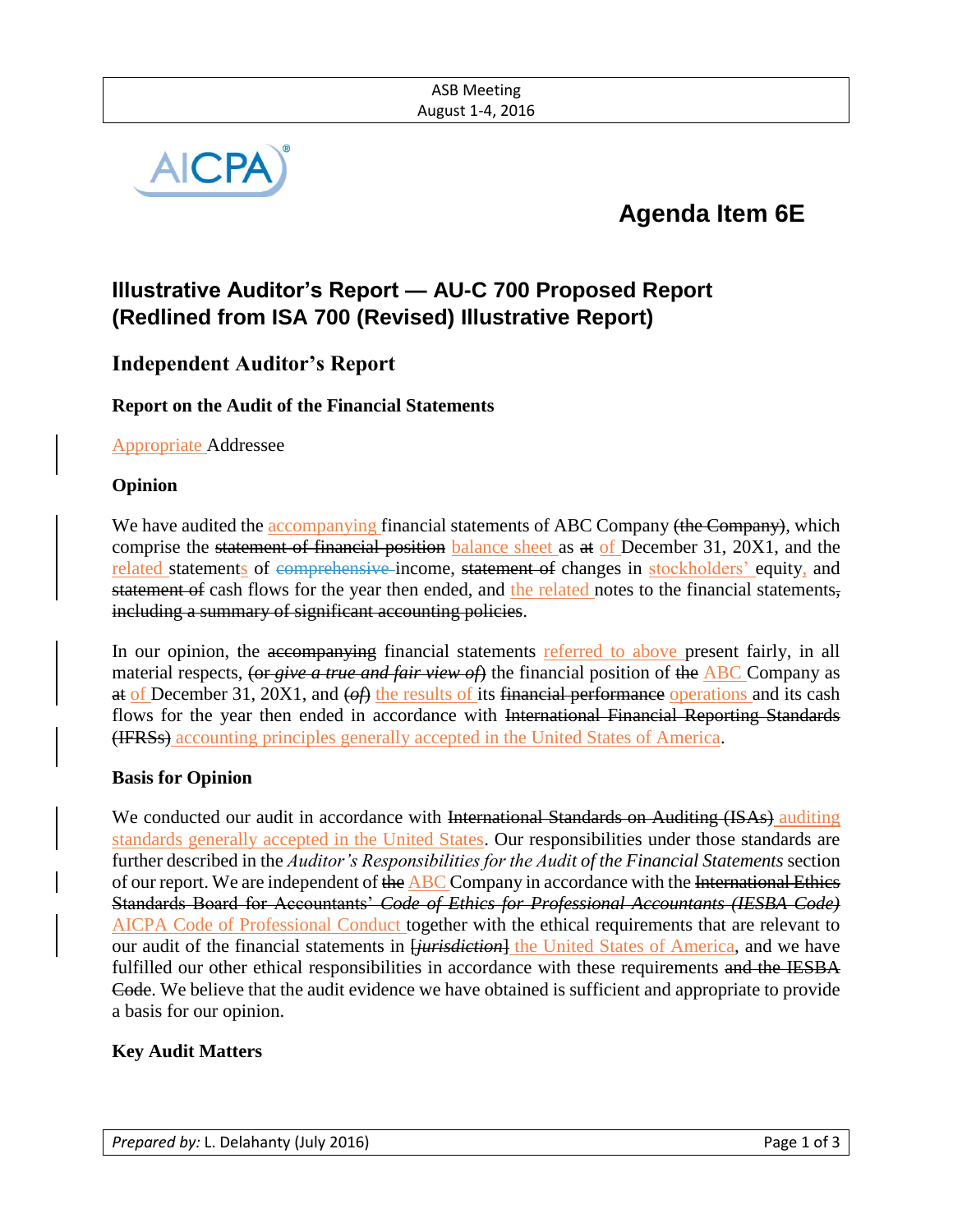Key audit matters are those matters that, in our professional judgment, were of most significance in our audit of the financial statements of the current period. These matters were addressed in the context of our audit of the financial statements as a whole, and in forming our opinion thereon, and we do not provide a separate opinion on these matters.

#### [*Description of each key audit matter in accordance with ISA 701Included only when KAM are communicated, whether voluntarily or required to do so.*]

#### **Responsibilities of Management and Those Charged with Governance for the Financial Statements**

Management is responsible for the preparation and fair presentation of the financial statements in accordance with IFRSs accounting principles generally accepted in the United States of America, and for such internal control as management determines is necessary to enable ;this includes the design, implementation, and maintenance of internal control relevant to the preparation and fair presentation of financial statements that are free from material misstatement, whether due to fraud or error.

In preparing the financial statements, management is responsible for assessing the Company's ability to continue as a going concern<del>, disclosing, as applicable, matters related to going concern</del> and using the going concern basis of accounting unless management either intends to liquidate the Company or to cease operations, or has no realistic alternative but to do so in accordance with the applicable financial reporting framework.

Those charged with governance are responsible for overseeing the Company's financial reporting process.

#### **Auditor's Responsibilities for the Audit of the Financial Statements**

Our objectives are to obtain reasonable assurance about whether the financial statements as a whole are free from material misstatement, whether due to fraud or error, and to issue an auditor's report that includes our opinion. Reasonable assurance is a high level of assurance, but is not absolute assurance and therefore is not a guarantee that an audit conducted in accordance with GAASISAs will always detect a material misstatement when it exists. Misstatements can arise from fraud or error and are considered material if, individually or in the aggregate, they could reasonably be expected to influence the economic decisions of users taken made on the basis of these financial statements.

As part of an audit in accordance with **GAASISAs**, we exercise professional judgment and maintain professional skepticism throughout the audit. We also:

 Identify and assess the risks of material misstatement of the financial statements, whether due to fraud or error, design and perform audit procedures responsive to those risks, and obtain audit evidence that is sufficient and appropriate to provide a basis for our opinion. The risk of not detecting a material misstatement resulting from fraud is higher than for one resulting from error, as fraud may involve collusion, forgery, intentional omissions, misrepresentations, or the override of internal control.